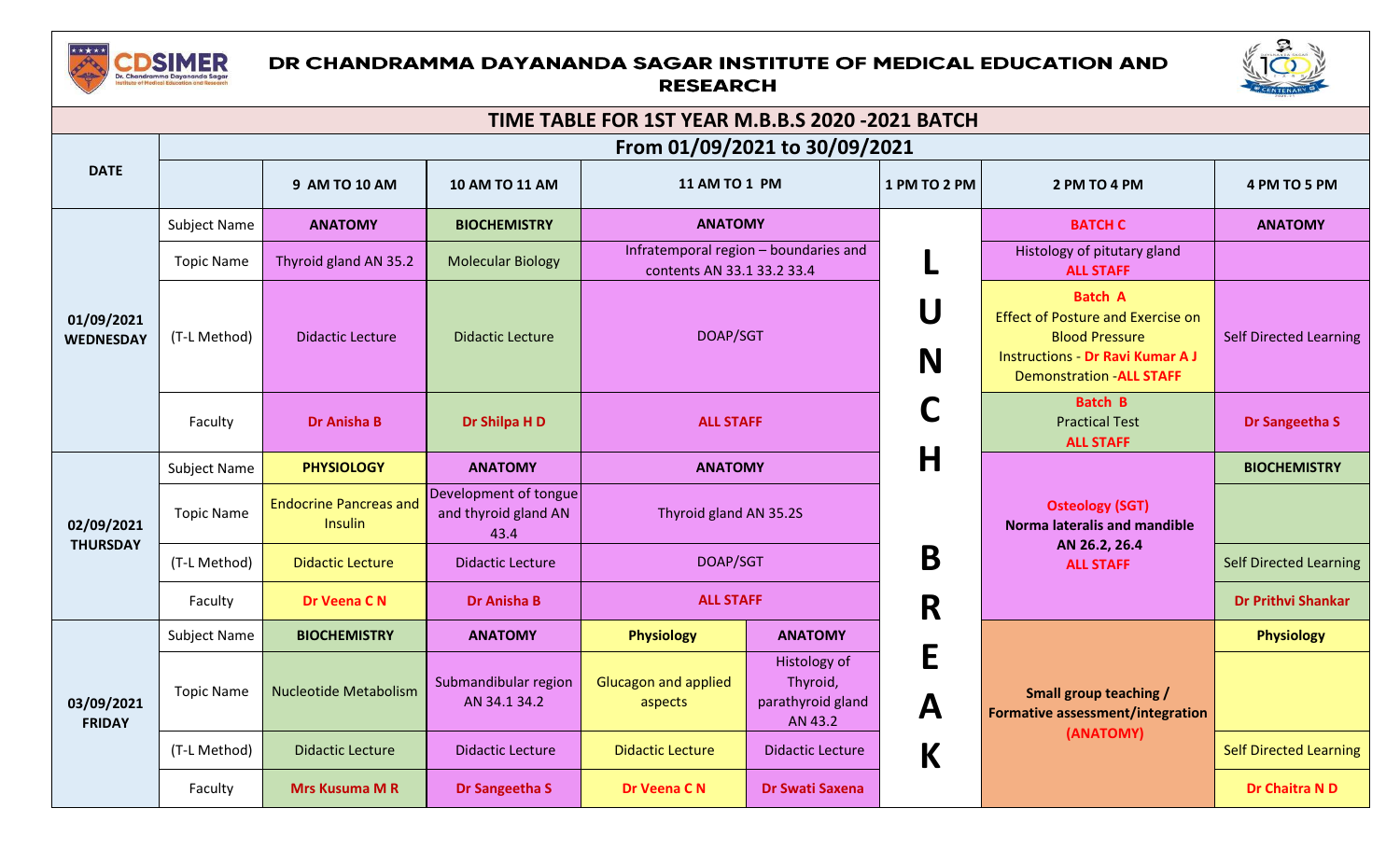|                              | From 01/09/2021 to 30/09/2021 |                                                           |                                                  |                                                                        |                                |                                                                                                             |                               |  |
|------------------------------|-------------------------------|-----------------------------------------------------------|--------------------------------------------------|------------------------------------------------------------------------|--------------------------------|-------------------------------------------------------------------------------------------------------------|-------------------------------|--|
| <b>DATE</b>                  |                               | 9 AM TO 10 AM                                             | 10 AM TO 11 AM                                   | 11 AM TO 1 PM                                                          | 1 PM TO 2 PM                   | 2 PM TO 4 PM                                                                                                | 4 PM TO 5 PM                  |  |
| 04/09/2021                   | Subject Name                  |                                                           | EARLY CLINICAL EXPOSURE BASIC SCIENCE CORELATION | <b>Community</b>                                                       |                                |                                                                                                             |                               |  |
| <b>SATURDAY</b>              | <b>Topic Name</b>             |                                                           | (ANATOMY)                                        | <b>Medicine</b>                                                        |                                | <b>SPORTS</b>                                                                                               |                               |  |
|                              | Subject Name                  | <b>PHYSIOLOGY</b>                                         | <b>ANATOMY</b>                                   | <b>ANATOMY</b>                                                         | U                              | <b>PRACTICAL/SGT</b>                                                                                        | <b>PHYSIOLOGY</b>             |  |
| 06/09/2021<br><b>MONDAY</b>  | <b>Topic Name</b>             | Sex Determination and<br>Sex differentiation<br>disorders | Palatine tonsil AN 36.1<br>36.2 36.4             | Submandibular region<br>AN 34.1 34.2                                   | N                              | <b>BATCH A</b><br>Histology of Thyroid, parathyroid<br>gland AN 43.2<br><b>ALL STAFF</b>                    |                               |  |
|                              | (T-L Method)                  | <b>Didactic Lecture</b>                                   | <b>Didactic Lecture</b>                          | DOAP/SGT                                                               | C<br>$\mathsf{H}$              | <b>BATCH B</b><br>Harvard step test<br><b>Instructions - Dr Veena CN</b><br><b>Demonstration -ALL STAFF</b> | <b>Self Directed Learning</b> |  |
|                              | Faculty                       | Dr Mythri G                                               | <b>Dr Anu Francis</b>                            | <b>ALL STAFF</b>                                                       |                                | <b>BATCH C</b><br><b>Practiacl test</b><br><b>ALL STAFF</b>                                                 | Dr Kanchana R                 |  |
|                              | Subject Name                  | <b>BIOCHEMISTRY</b>                                       | <b>PHYSIOLOGY</b>                                | <b>ANATOMY</b>                                                         | B                              | PRACTICAL/SGT                                                                                               | <b>ANATOMY</b>                |  |
|                              | <b>Topic Name</b>             | <b>Molecular Biology</b>                                  | Obesity and metabolic<br>syndrome                | Submandibular region AN 34.1 34.2<br>Palatine tonsil AN 36.1 36.2 36.4 | R<br>E                         | <b>BATCH B</b><br>Histology of Thyroid, parathyroid<br>gland AN 43.2<br><b>ALL STAFF</b>                    |                               |  |
| 07/09/2021<br><b>TUESDAY</b> | (T-L Method)                  | Didactic Lecture                                          | <b>Didactic Lecture</b>                          | DOAP/SGT                                                               | $\boldsymbol{\mathsf{A}}$<br>K | <b>BATCH C</b><br>Harvard step test<br><b>Instructions - Dr Veena CN</b><br><b>Demonstration -ALL STAFF</b> | Self directed learning        |  |
|                              | Faculty                       | Dr Shilpa H D                                             | <b>Dr Prashanth</b><br><b>Kumar M</b>            | <b>ALL STAFF</b>                                                       |                                | <b>BATCH A</b><br><b>Practiacl test</b><br><b>ALL STAFF</b>                                                 | <b>Dr Anu Francis</b>         |  |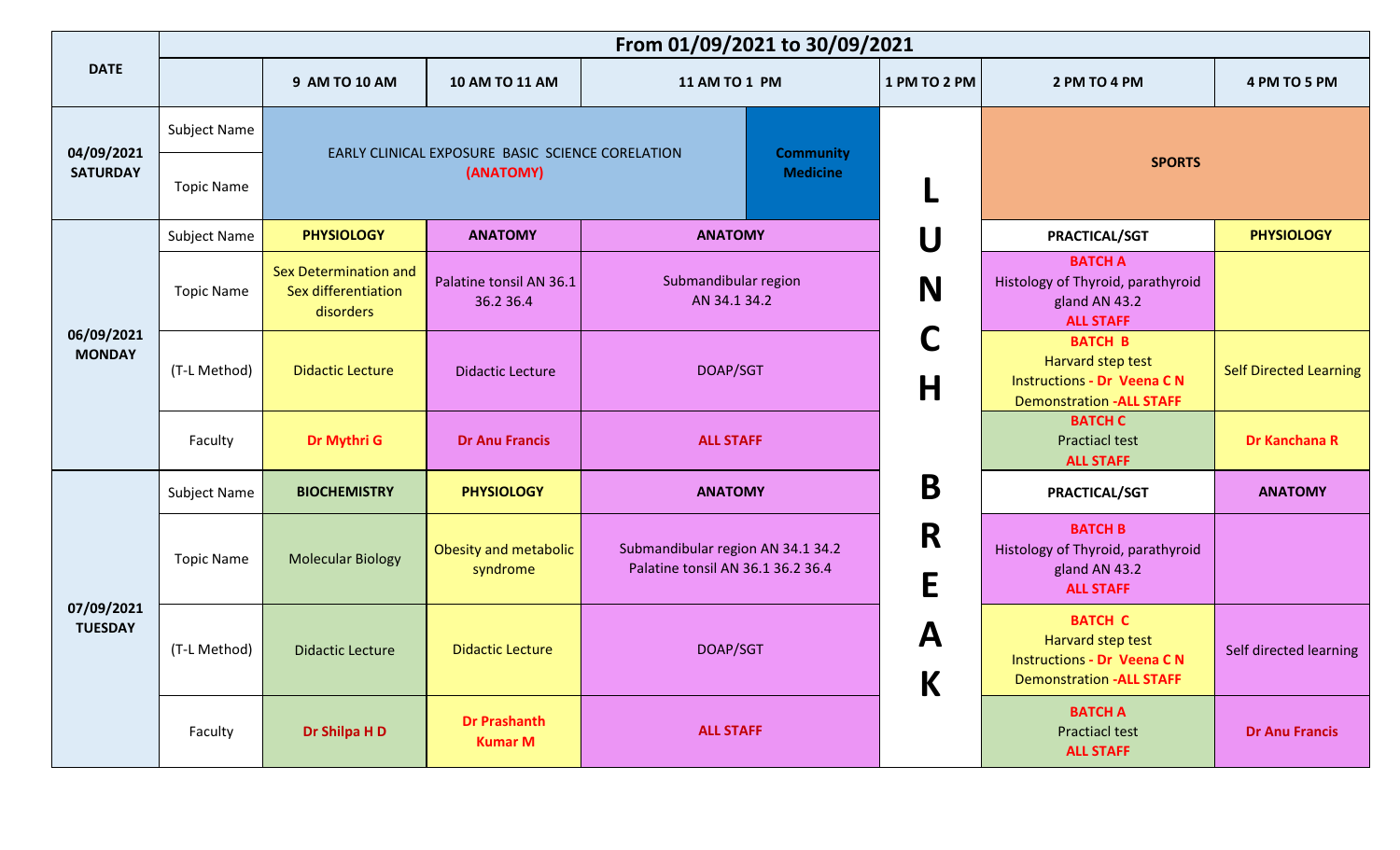|                                |                     | From 01/09/2021 to 30/09/2021                    |                                                            |                                                                       |              |                                                                                                             |                               |  |  |
|--------------------------------|---------------------|--------------------------------------------------|------------------------------------------------------------|-----------------------------------------------------------------------|--------------|-------------------------------------------------------------------------------------------------------------|-------------------------------|--|--|
| <b>DATE</b>                    |                     | 9 AM TO 10 AM                                    | 10 AM TO 11 AM                                             | 11 AM TO 1 PM                                                         | 1 PM TO 2 PM | 2 PM TO 4 PM                                                                                                | 4 PM TO 5 PM                  |  |  |
|                                | Subject Name        | <b>ANATOMY</b>                                   | <b>BIOCHEMISTRY</b>                                        | <b>ANATOMY</b>                                                        |              | <b>PRACTICAL/SGT</b>                                                                                        | <b>ANATOMY</b>                |  |  |
| 08/09/2021<br><b>WEDNESDAY</b> | <b>Topic Name</b>   | Nasal septum and lateral<br>wall of nose AN 37.1 |                                                            | Nucleotide Metabolism   Nasal septum and lateral wall of nose AN 37.1 |              | <b>BATCH C</b><br>Histology of Thyroid, parathyroid<br>gland AN 43.2<br><b>ALL STAFF</b>                    |                               |  |  |
|                                | (T-L Method)        | <b>Didactic Lecture</b>                          | <b>Didactic Lecture</b>                                    | DOAP/SGT<br>N                                                         |              | <b>BATCH A</b><br>Harvard step test<br><b>Instructions - Dr Veena CN</b><br><b>Demonstration -ALL STAFF</b> | Self directed learning        |  |  |
|                                | Faculty             | Dr Swathi Saxena                                 | <b>Mrs Kusuma MR</b>                                       | <b>ALL STAFF</b>                                                      |              | <b>BATCH B</b><br><b>Practiacl test</b><br><b>ALL STAFF</b>                                                 | Dr Swathi Saxena              |  |  |
|                                | Subject Name        | <b>PHYSIOLOGY</b>                                | <b>ANATOMY</b>                                             | <b>ANATOMY</b>                                                        | H            |                                                                                                             | <b>BIOCHEMISTRY</b>           |  |  |
| 09/09/2021                     | <b>Topic Name</b>   | Puberty-Stages, Control<br>of onset, disorders   | Histology of tongue, lip<br>epiglottis<br>AN 43.2,<br>43.3 | Nasal septum and lateral wall of nose<br>AN 37.1                      |              | <b>Osteology (SGT)</b><br>Interior of cranial cavity -                                                      |                               |  |  |
| <b>THURSDAY</b>                | (T-L Method)        | <b>Didactic Lecture</b>                          | <b>Didactic Lecture</b>                                    | DOAP/SGT                                                              | B            | <b>Osteology AN 26.3</b><br><b>ALL STAFF</b>                                                                | <b>Self Directed Learning</b> |  |  |
|                                | Faculty             | Dr Ravi Kumar A J                                | <b>Dr Anu Francis</b>                                      | <b>ALL STAFF</b>                                                      | R<br>E       |                                                                                                             | <b>Mrs Uzma Kousar</b>        |  |  |
| 10/09/2021<br><b>FRIDAY</b>    |                     |                                                  | <b>HOLIDAY</b>                                             |                                                                       | A            | <b>HOLIDAY</b>                                                                                              |                               |  |  |
| 11/09/2021                     | <b>Subject Name</b> |                                                  | EARLY CLINICAL EXPOSURE BASIC SCIENCE CORELATION           | K<br><b>Community</b>                                                 |              |                                                                                                             |                               |  |  |
| <b>SATURDAY</b>                | <b>Topic Name</b>   |                                                  | (ANATOMY)                                                  | <b>Medicine</b>                                                       |              | <b>SPORTS</b>                                                                                               |                               |  |  |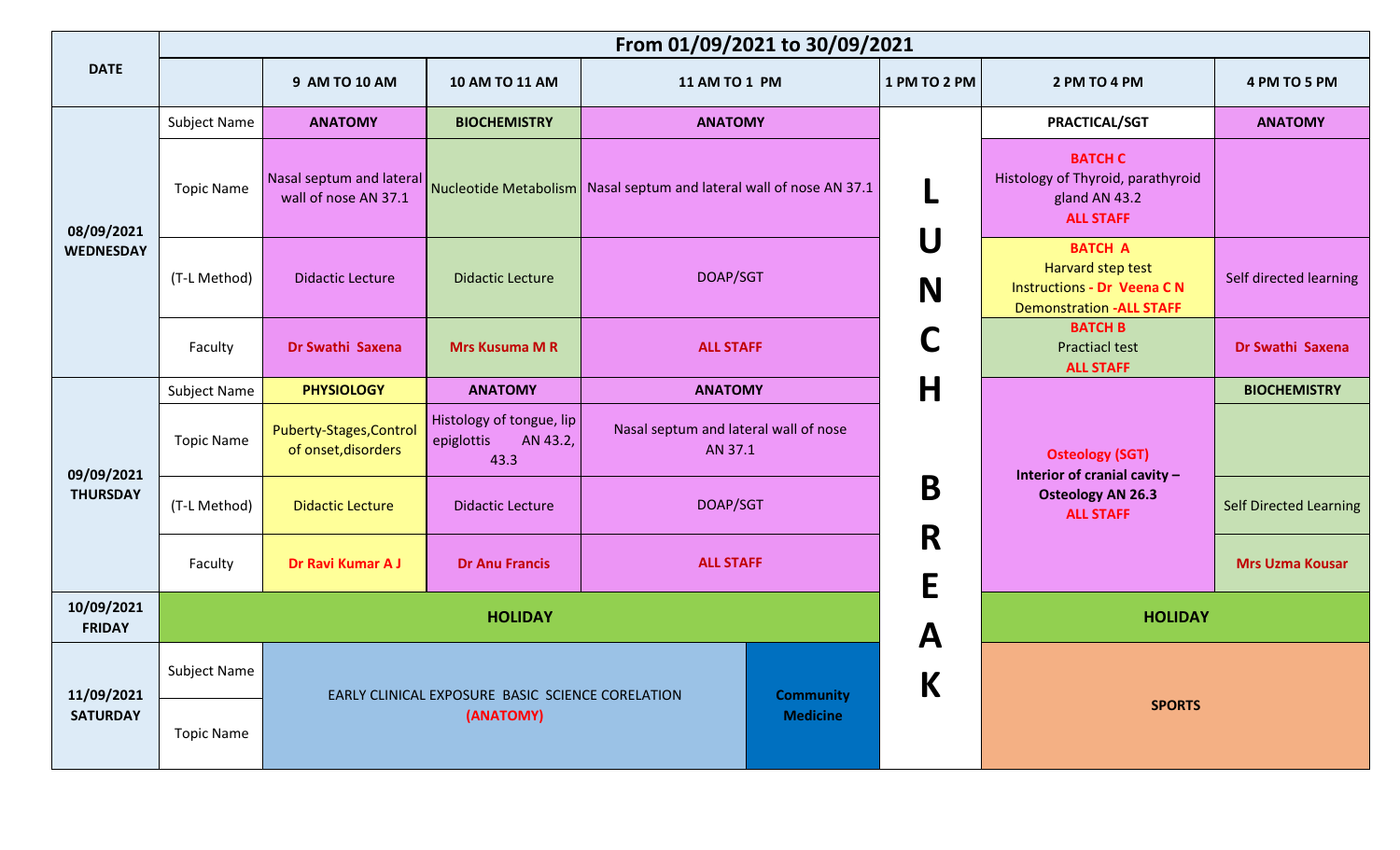|                              | From 01/09/2021 to 30/09/2021 |                                          |                                                                             |                                                            |                               |                                                      |                                                                                                                               |                               |  |
|------------------------------|-------------------------------|------------------------------------------|-----------------------------------------------------------------------------|------------------------------------------------------------|-------------------------------|------------------------------------------------------|-------------------------------------------------------------------------------------------------------------------------------|-------------------------------|--|
| <b>DATE</b>                  |                               | 9 AM TO 10 AM                            | 10 AM TO 11 AM                                                              | 11 AM TO 1 PM                                              |                               | 1 PM TO 2 PM                                         | 2 PM TO 4 PM                                                                                                                  | 4 PM TO 5 PM                  |  |
|                              | <b>Subject Name</b>           | <b>PHYSIOLOGY</b>                        | <b>ANATOMY</b>                                                              | <b>ANATOMY</b>                                             | <b>ANATOMY</b>                |                                                      | PRACTICAL/SGT                                                                                                                 | <b>PHYSIOLOGY</b>             |  |
| 13/09/2021<br><b>MONDAY</b>  | <b>Topic Name</b>             | <b>Male Reproductive</b><br>physiology-I | Anastamosis around<br>knee joint, locking and<br>unlocking AN 18.4,<br>18.5 | Femoral triangle                                           | Parotid glandAN<br>28.9 28.10 |                                                      | <b>BATCH A</b><br><b>Histology Revision</b><br><b>ALL STAFF</b>                                                               |                               |  |
|                              | (T-L Method)                  | <b>Didactic Lecture</b>                  | Self directed learning                                                      | DOAP/SGT                                                   | <b>Didactic Lecture</b>       | $\mathsf{U}% _{t}\left( \mathcal{F}_{t}\right)$<br>N | <b>BATCH B</b><br><b>History Taking and General Physical</b><br>Examination<br>Dr Veena CN<br><b>Demonstration -ALL STAFF</b> | <b>Self Directed Learning</b> |  |
|                              | Faculty                       | Dr Ravi Kumar A J                        | <b>Mrs Syamly S</b>                                                         | <b>ALL STAFF</b>                                           | <b>Mrs Syamly</b>             | H                                                    | <b>BATCH C</b><br><b>Estimation of total Cholesterol, HDL</b><br>and Triglycerides<br><b>ALL STAFF</b>                        | Dr Mythri G                   |  |
|                              | <b>Subject Name</b>           | <b>BIOCHEMISTRY</b>                      | <b>PHYSIOLOGY</b>                                                           | <b>ANATOMY</b>                                             | <b>ANATOMY</b>                |                                                      | PRACTICAL/SGT                                                                                                                 | <b>ANATOMY</b>                |  |
|                              | <b>Topic Name</b>             | Haem Synthesis and<br>Regulation         | <b>Male Reproductive</b><br>physiology-I                                    | Structures under the<br>cover of Gluteus<br><b>Maximus</b> | Parotid glandAN<br>28.9 28.10 | B<br>R                                               | <b>BATCH B</b><br><b>Histology Revision</b><br>AN 43.2, 43.3<br><b>ALL STAFF</b>                                              |                               |  |
| 14/09/2021<br><b>TUESDAY</b> | (T-L Method)                  | <b>Didactic Lecture</b>                  | <b>Didactic Lecture</b>                                                     | DOAP/SGT                                                   | <b>Didactic Lecture</b>       | E<br>$\mathbf A$                                     | <b>BATCH C</b><br><b>History Taking and General Physical</b><br>Examination<br>Dr Veena CN<br><b>Demonstration -ALL STAFF</b> | Self directed learning        |  |
|                              | Faculty                       | Dr Mohana Kumari C                       | Dr Ravi Kumar A J                                                           | <b>ALL STAFF</b>                                           | <b>Mrs Syamly</b>             | K                                                    | <b>BATCH A</b><br><b>Estimation of total Cholesterol, HDL</b><br>and Triglycerides<br><b>ALL STAFF</b>                        | <b>Mrs Syamly S</b>           |  |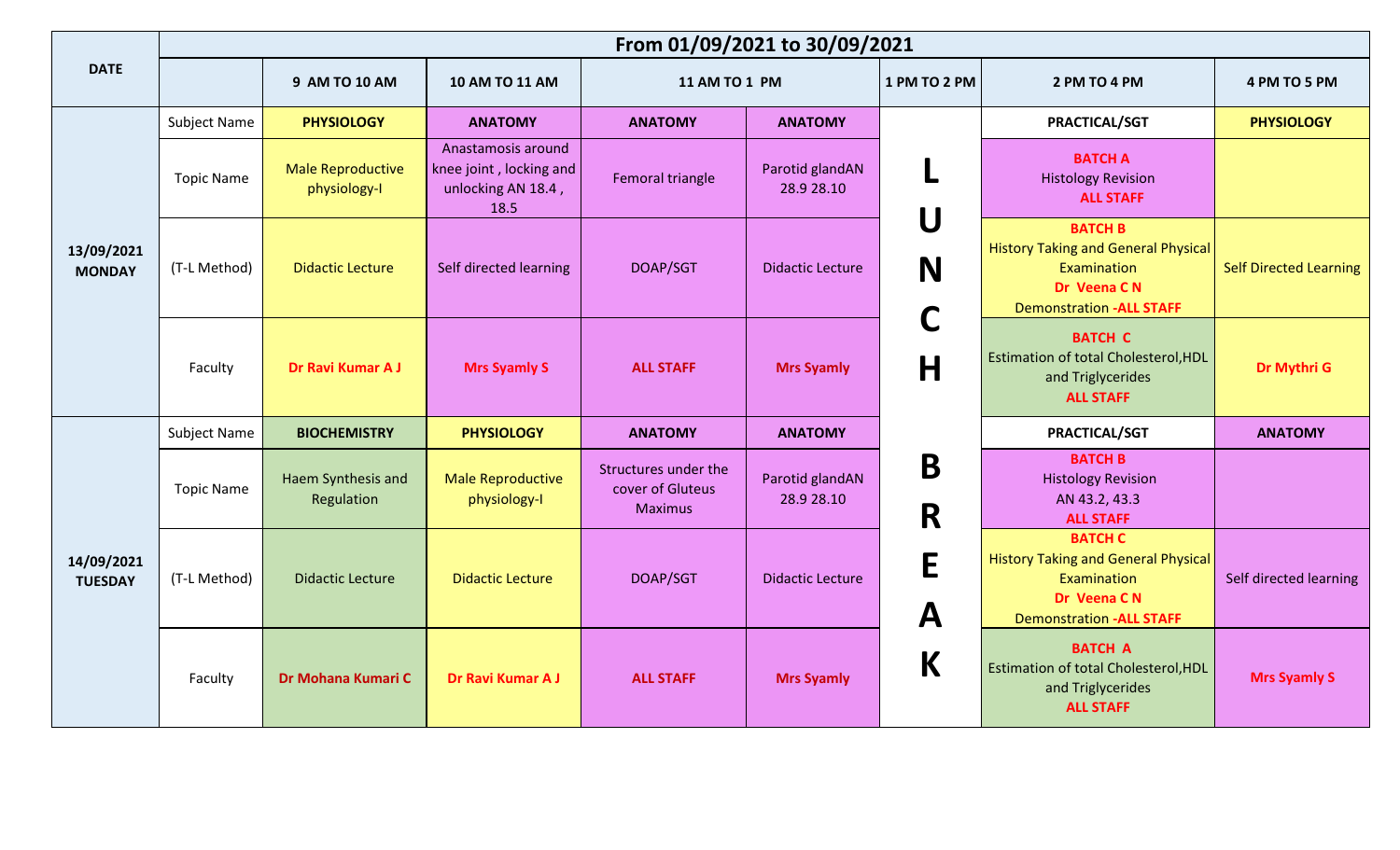|                                |                   |                                         |                                                     | From 01/09/2021 to 30/09/2021                 |                                       |        |                                                                                                        |                                                                                                                               |                        |
|--------------------------------|-------------------|-----------------------------------------|-----------------------------------------------------|-----------------------------------------------|---------------------------------------|--------|--------------------------------------------------------------------------------------------------------|-------------------------------------------------------------------------------------------------------------------------------|------------------------|
| <b>DATE</b>                    |                   | 9 AM TO 10 AM                           | 10 AM TO 11 AM                                      |                                               | 11 AM TO 1 PM<br>1 PM TO 2 PM         |        | 2 PM TO 4 PM                                                                                           | 4 PM TO 5 PM                                                                                                                  |                        |
|                                | Subject Name      | <b>ANATOMY</b>                          | <b>BIOCHEMISTRY</b>                                 | <b>ANATOMY</b>                                | <b>ANATOMY</b>                        |        | PRACTICAL/SGT                                                                                          | <b>ANATOMY</b>                                                                                                                |                        |
| 15/09/2021<br><b>WEDNESDAY</b> | <b>Topic Name</b> | <b>Internal Iliac Artery</b><br>AN 48.3 | <b>Molecular Biology</b>                            | <b>DISSECTION - Stomach</b><br>and intestines | Parotid glandAN<br>28.9 28.10         | U<br>N |                                                                                                        | <b>BATCH C</b><br><b>Histology Revision</b><br>AN 43.2, 43.3<br><b>ALL STAFF</b>                                              |                        |
|                                | (T-L Method)      | <b>Didactic Lecture</b>                 | <b>Didactic Lecture</b>                             | DOAP/SGT                                      | <b>Didactic Lecture</b>               |        |                                                                                                        | <b>BATCH A</b><br><b>History Taking and General Physical</b><br>Examination<br>Dr Veena CN<br><b>Demonstration -ALL STAFF</b> | Self directed learning |
|                                | Faculty           | <b>Dr Martin Lucas</b>                  | Dr Shilpa H D                                       | <b>ALL STAFF</b>                              | <b>Mrs Syamly</b>                     | C<br>H | <b>BATCH B</b><br><b>Estimation of total Cholesterol, HDL</b><br>and Triglycerides<br><b>ALL STAFF</b> | <b>Dr Anisha B</b>                                                                                                            |                        |
|                                | Subject Name      | <b>PHYSIOLOGY</b>                       | <b>ANATOMY</b>                                      | <b>ANATOMY</b>                                | <b>ANATOMY</b>                        |        | <b>Osteology - Hip Bone and Femur</b><br><b>ALL STAFF</b><br>(SGT)                                     | <b>BIOCHEMISTRY</b>                                                                                                           |                        |
| 16/09/2021                     | <b>Topic Name</b> | <b>Female Reproductive</b><br>system    | Mesonephric and<br>Paramesonephric ducts<br>AN 52.2 | <b>DISSECTION - Duodenum</b><br>, Pancreas    | Parotid glandAN<br>28.9 28.10         | B      |                                                                                                        |                                                                                                                               |                        |
| <b>THURSDAY</b>                | (T-L Method)      | <b>Didactic Lecture</b>                 | <b>Didactic Lecture</b>                             | DOAP/SGT                                      | <b>Didactic Lecture</b>               | R      |                                                                                                        | <b>Self Directed Learning</b>                                                                                                 |                        |
|                                | Faculty           | <b>Mrs Rashmitha V</b>                  | <b>Dr Anisha B</b>                                  | <b>ALL STAFF</b>                              | <b>Mrs Syamly</b>                     | E      |                                                                                                        | <b>Mrs Kusuma MR</b>                                                                                                          |                        |
|                                | Subject Name      | <b>BIOCHEMISTRY</b>                     | <b>ANATOMY</b>                                      | <b>PHYSIOLOGY</b>                             | <b>ANATOMY</b>                        | A      |                                                                                                        | <b>PHYSIOLOGY</b>                                                                                                             |                        |
| 17/09/2021                     | <b>Topic Name</b> | Porphyrias                              | Lesser sac and Epiploic<br>foramen AN 47.1          | <b>Menstrual Cycle</b>                        | Portocaval<br>Anastamosis<br>AN 47.10 | K      | Small group teaching /<br>Formative assessment/integration                                             |                                                                                                                               |                        |
| <b>FRIDAY</b>                  | (T-L Method)      | <b>Didactic Lecture</b>                 | <b>Didactic Lecture</b>                             | <b>Didactic Lecture</b>                       | <b>Didactic Lecture</b>               |        | (BIOCHEMISTRY)                                                                                         | <b>Self Directed Learning</b>                                                                                                 |                        |
|                                | Faculty           | Dr Mohana Kumari C                      | <b>Mrs Syamly S</b>                                 | Dr Kanchana R                                 | Dr Sangeetha S                        |        |                                                                                                        | Dr Ravi Kumar A J                                                                                                             |                        |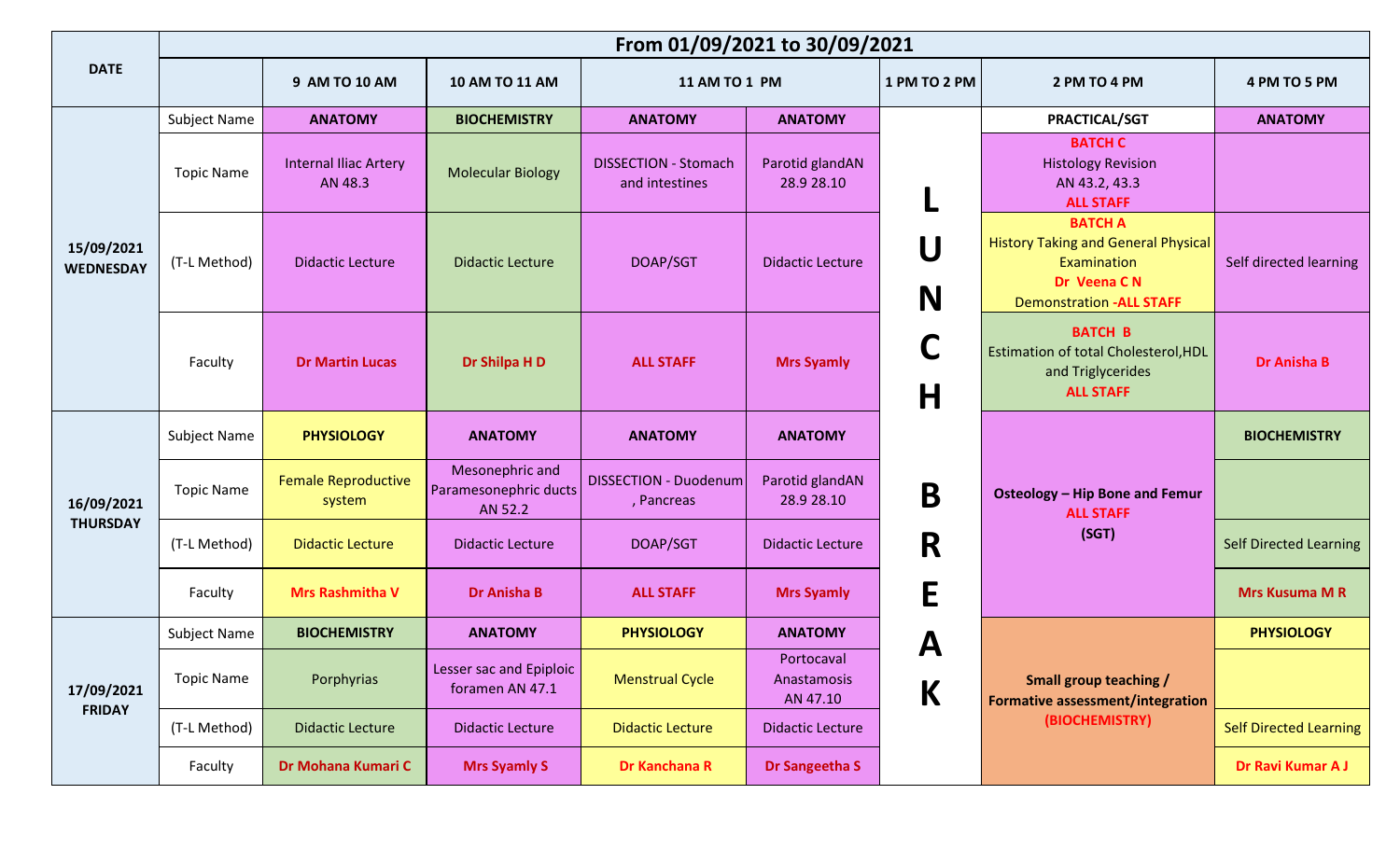|                              | From 01/09/2021 to 30/09/2021 |                                                                                 |                                                                 |                                                   |                               |                           |                                                                                                                                              |                               |  |  |
|------------------------------|-------------------------------|---------------------------------------------------------------------------------|-----------------------------------------------------------------|---------------------------------------------------|-------------------------------|---------------------------|----------------------------------------------------------------------------------------------------------------------------------------------|-------------------------------|--|--|
| <b>DATE</b>                  |                               | 9 AM TO 10 AM                                                                   | <b>10 AM TO 11 AM</b>                                           | 11 AM TO 1 PM                                     |                               | 1 PM TO 2 PM              | 2 PM TO 4 PM                                                                                                                                 | 4 PM TO 5 PM                  |  |  |
| 18/09/2021                   | Subject Name                  |                                                                                 | EARLY CLINICAL EXPOSURE BASIC SCIENCE CORELATION                |                                                   | <b>Community</b>              |                           |                                                                                                                                              |                               |  |  |
| <b>SATURDAY</b>              | <b>Topic Name</b>             |                                                                                 | (PHYSIOLOGY)                                                    | <b>Medicine</b>                                   |                               |                           | <b>SPORTS</b>                                                                                                                                |                               |  |  |
|                              | <b>Subject Name</b>           | <b>PHYSIOLOGY</b>                                                               | <b>ANATOMY</b>                                                  | <b>ANATOMY</b>                                    |                               |                           | <b>PRACTICAL/SGT</b>                                                                                                                         | <b>PHYSIOLOGY</b>             |  |  |
|                              | <b>Topic Name</b>             | <b>Ovulation, Tests for</b><br>Ovulation<br><b>Disorders of</b><br>Menstruation | <b>Extra hepatic Biliary</b><br>Apparatus AN 47.6               | <b>DISSECTION - Liver and Spleen</b>              |                               | U<br>N                    | <b>BATCH A</b><br><b>Histology Revision</b><br><b>ALL STAFF</b>                                                                              |                               |  |  |
| 20/09/2021<br><b>MONDAY</b>  | (T-L Method)                  | <b>Didactic Lecture</b>                                                         | <b>Didactic Lecture</b>                                         | DOAP/SGT                                          |                               | $\mathsf{H}$              | <b>BATCH B</b><br><b>Examination of Cardiovascular</b><br>System<br><b>Instructions - Dr Chaitra</b><br><b>Demonstration - ALL STAFF</b>     | <b>Self Directed Learning</b> |  |  |
|                              | Faculty                       | <b>Dr Kanchana R</b>                                                            | <b>Dr Anu Francis</b>                                           | <b>ALL STAFF</b>                                  |                               | B                         | <b>BATCH C</b><br><b>Estimation of Calcium and</b><br>Phosphorus<br><b>ALL STAFF</b>                                                         | <b>Mrs Rashmitha V</b>        |  |  |
|                              | Subject Name                  | <b>BIOCHEMISTRY</b>                                                             | <b>PHYSIOLOGY</b>                                               | <b>ANATOMY</b>                                    | <b>ANATOMY</b>                |                           | PRACTICAL/SGT                                                                                                                                | <b>ANATOMY</b>                |  |  |
|                              | <b>Topic Name</b>             | <b>Molecular Biology</b>                                                        | Physiology of<br>Pregnancy, Fetoplacent<br>al unit, Parturition | <b>DISSECTION - Kidney and</b><br>urinary bladder | Parotid glandAN<br>28.9 28.10 | R<br>E                    | <b>BATCH B</b><br><b>Histology Revision</b><br><b>ALL STAFF</b>                                                                              |                               |  |  |
| 21/09/2021<br><b>TUESDAY</b> | (T-L Method)                  | <b>Didactic Lecture</b>                                                         | <b>Didactic Lecture</b>                                         | DOAP/SGT                                          | <b>Didactic Lecture</b>       | $\boldsymbol{\mathsf{A}}$ | <b>BATCH C</b><br><b>Examination of Cardiovascular</b><br>System<br><b>Instructions - Dr Chaitra N D</b><br><b>Demonstration - ALL STAFF</b> | Self directed learning        |  |  |
|                              | Faculty                       | Dr Shilpa H D                                                                   | Dr Chaitra N D                                                  | <b>ALL STAFF</b>                                  | <b>Mrs Syamly</b>             | $\mathsf K$               | <b>BATCH A</b><br><b>Estimation of Calcium and</b><br>Phosphorus<br><b>ALL STAFF</b>                                                         | <b>Dr Martin Lucas</b>        |  |  |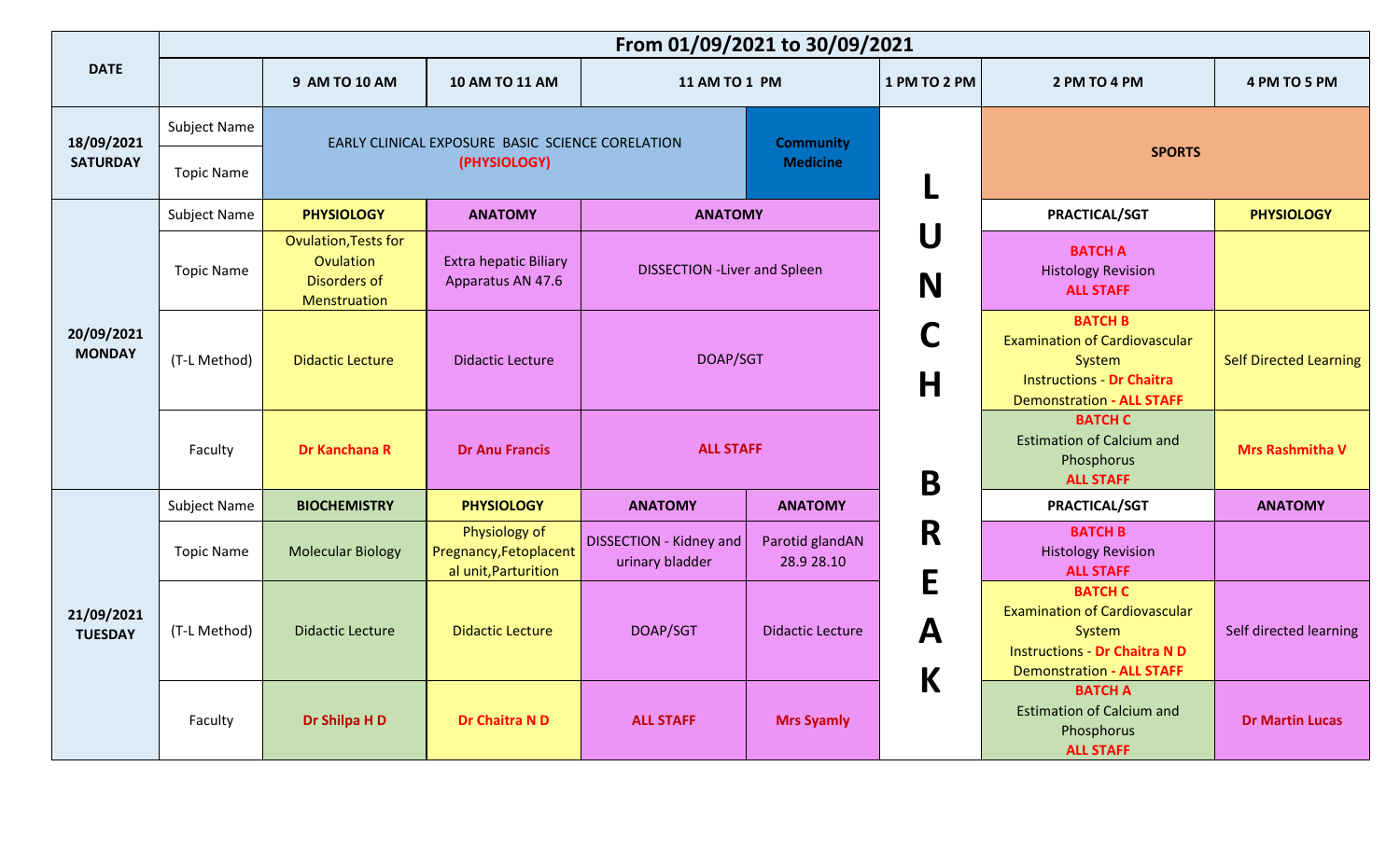|                                |                     |                                |                             | From 01/09/2021 to 30/09/2021                   |                                                        |              |                                                                                                                                          |                               |  |
|--------------------------------|---------------------|--------------------------------|-----------------------------|-------------------------------------------------|--------------------------------------------------------|--------------|------------------------------------------------------------------------------------------------------------------------------------------|-------------------------------|--|
| <b>DATE</b>                    |                     | 9 AM TO 10 AM                  | <b>10 AM TO 11 AM</b>       | <b>11 AM TO 1 PM</b>                            |                                                        | 1 PM TO 2 PM | 2 PM TO 4 PM                                                                                                                             | 4 PM TO 5 PM                  |  |
|                                | <b>Subject Name</b> | <b>ANATOMY</b>                 | <b>BIOCHEMISTRY</b>         | <b>ANATOMY</b>                                  |                                                        |              | <b>PRACTICAL/SGT</b>                                                                                                                     | <b>ANATOMY</b>                |  |
| 22/09/2021<br><b>WEDNESDAY</b> | <b>Topic Name</b>   | Supports of uterus<br>AN 48.2  | Hemoglobin and<br>Myoglobin | <b>DISSECTION - Posterior</b><br>abdominal wall | Parotid glandAN<br>28.9 28.10                          |              | <b>BATCH C</b><br><b>Histology Revision</b><br><b>ALL STAFF</b>                                                                          |                               |  |
|                                | (T-L Method)        | <b>Didactic Lecture</b>        | <b>Didactic Lecture</b>     | DOAP/SGT                                        | <b>Didactic Lecture</b>                                | U            | <b>BATCH A</b><br><b>Examination of Cardiovascular</b><br>System<br><b>Instructions - Dr Chaitra</b><br><b>Demonstration - ALL STAFF</b> | Self directed learning        |  |
|                                | Faculty             | <b>Dr Swati Saxena</b>         | Dr Mohana Kumari C          | <b>ALL STAFF</b>                                | <b>Mrs Syamly</b>                                      | N            | <b>BATCH B</b><br><b>Estimation of Calcium and</b><br>Phosphorus<br><b>ALL STAFF</b>                                                     | Dr Sangeetha S                |  |
|                                | Subject Name        | <b>PHYSIOLOGY</b>              | <b>ANATOMY</b>              | <b>ANATOMY</b>                                  |                                                        | $\mathsf{H}$ |                                                                                                                                          | <b>BIOCHEMISTRY</b>           |  |
| 23/09/2021                     | <b>Topic Name</b>   | <b>Physiology of Lactation</b> | Rectum<br>AN 47.5           | <b>DISSECTION - Testis and</b><br><b>Uterus</b> | Parotid glandAN<br>28.9 28.10                          |              | <b>Osteology - Tibia &amp; Fibula</b><br><b>ALL STAFF</b>                                                                                |                               |  |
| <b>THURSDAY</b>                | (T-L Method)        | <b>Didactic Lecture</b>        | <b>Didactic Lecture</b>     | DOAP/SGT                                        | <b>Didactic Lecture</b>                                | B            | (SGT)                                                                                                                                    | <b>Self Directed Learning</b> |  |
|                                | Faculty             | Dr Chaitra ND                  | <b>Mrs Syamly S</b>         | <b>ALL STAFF</b>                                | <b>Mrs Syamly</b>                                      |              |                                                                                                                                          | Dr Mohana Kumari C            |  |
|                                | Subject Name        | <b>BIOCHEMISTRY</b>            | <b>ANATOMY</b>              | <b>PHYSIOLOGY</b>                               | <b>ANATOMY</b>                                         | R            |                                                                                                                                          | <b>PHYSIOLOGY</b>             |  |
| 24/09/2021                     | <b>Topic Name</b>   | <b>Molecular Biology</b>       | Anal canal<br>AN 47.5       | Contraception                                   | Perineal pouches &<br><b>Pudendal canal</b><br>AN 49.1 | E            | <b>Small group teaching /</b><br><b>Formative assessment/integration</b>                                                                 |                               |  |
| <b>FRIDAY</b>                  | (T-L Method)        | <b>Didactic Lecture</b>        | <b>Didactic Lecture</b>     | <b>Didactic Lecture</b>                         | Didactic Lecture /<br>Integrated teaching              | A            | (PHYSIOLOGY)                                                                                                                             | <b>Self Directed Learning</b> |  |
|                                | Faculty             | Dr Shilpa H D                  | <b>Dr Anisha B</b>          | Dr Veena C N                                    | <b>Dr Martin Lucas</b>                                 | K            |                                                                                                                                          | Dr Veena CN                   |  |
| 25/09/2021                     | Subject Name        |                                | <b>AETCOM</b>               |                                                 |                                                        |              | <b>SPORTS</b>                                                                                                                            |                               |  |
| <b>SATURDAY</b>                | <b>Topic Name</b>   |                                | (PHYSIOLOGY)                |                                                 |                                                        |              |                                                                                                                                          |                               |  |